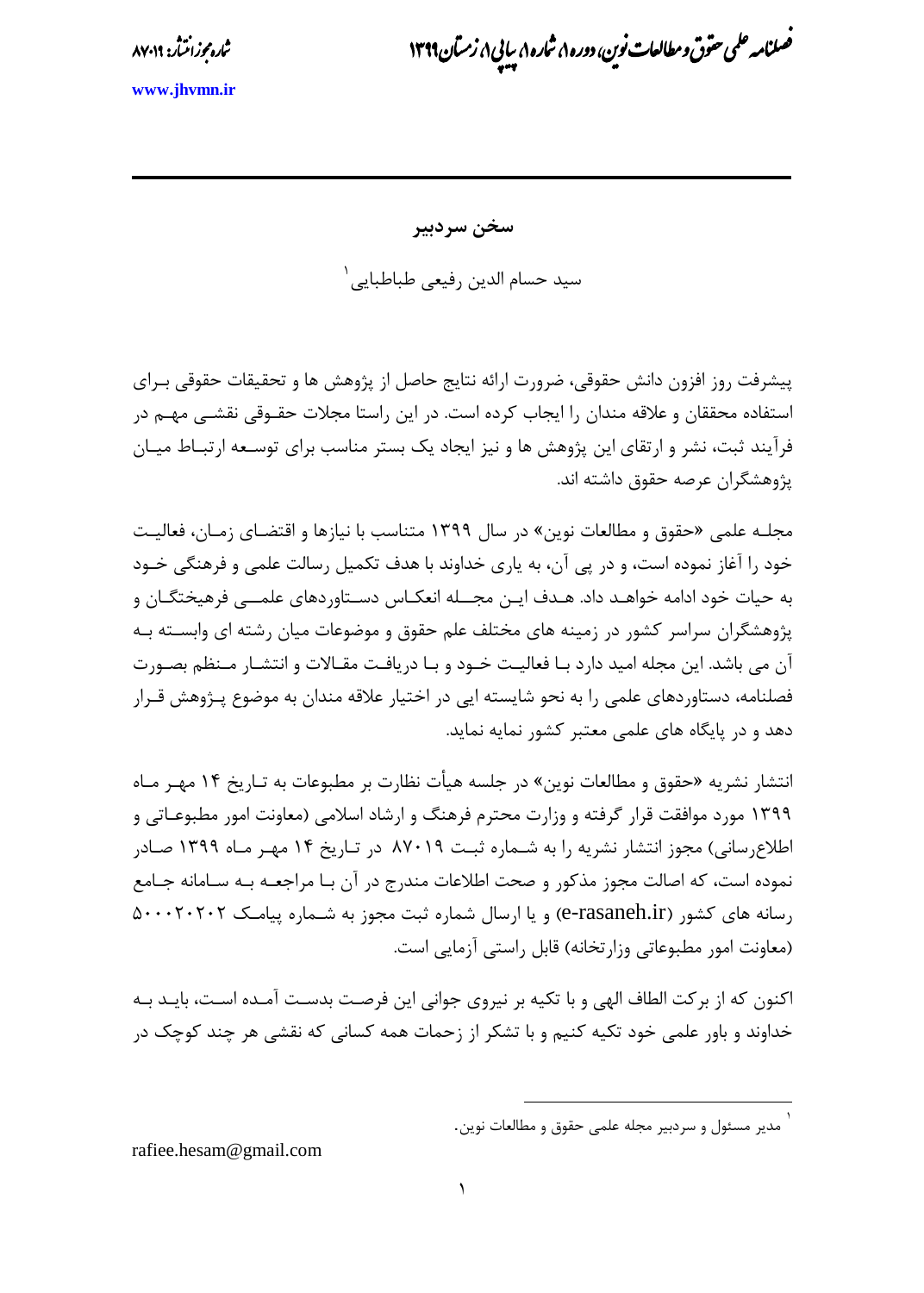مج ش*اره مج*ز انتثار: ۸۷۰۱۹

.<br>ضلامه علمی حقوق ومطالعات نوین، دوره ۱، شاره ۱، سایی ۱، زمتان ۱۳۹۹ ی و ن ا<br>م پ

**<www.jhvmn.ir>**

انتشار مجله داشته اند، با کسب دانش و تجربه، در جهت تقویت و استحکام محتروای مجلره همرت کرده و در جهت افزایش سطح کیفی و اعتبار آن بکوشی .

مجله علمی «حقوق و مطالعات نوین» بر اساس بررسی های شکلی و محتوایی، به زبان فارسی و بـا رویکردهای پژوهشـی، ترویجـی، ترجمـه ای، تحلیـل و گـزارش مـوردی، نقـدها و یادداشـت هـای تختتی و فنی با کیفیت، مقاله می پذیرد.

بدینوسیله از کلیه فعالان گرامی حوزه علم حقوق و تمامی علاقه مندان خواهشمندیم تـا بـا ارسـال آثار و مقاتت وزین خود در ارتقای سطح کیفی و کمی مجله ما را یاری نمایند.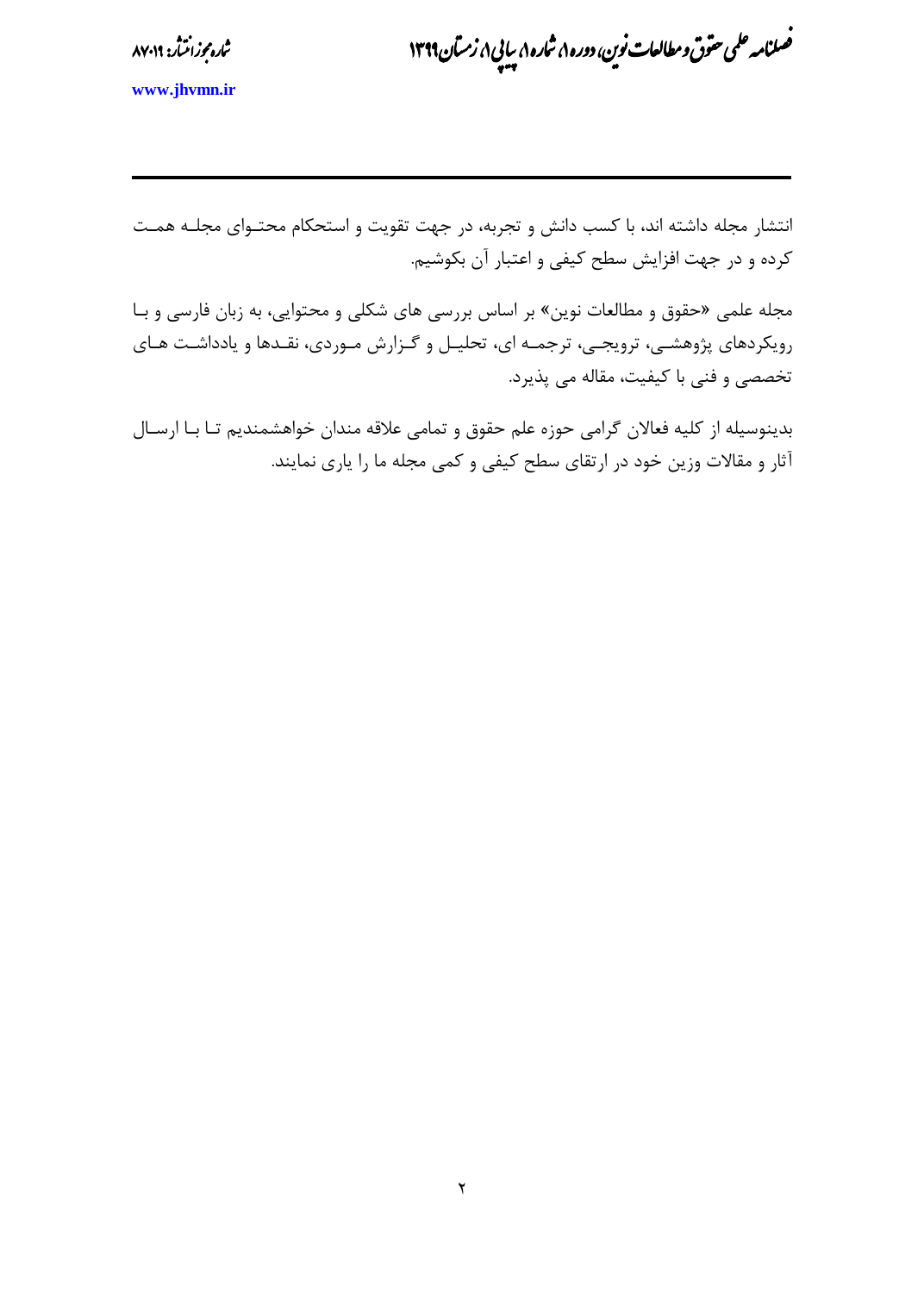مج ش*اره مج*ز انتثار: ۸۷۰۱۹

.<br>ضلامه علمی حقوق ومطالعات نوین، دوره ۱، شاره ۱، سایی ۱، زمتان ۱۳۹۹ ی و ن ا<br>م پ

**<www.jhvmn.ir>**

## **Chief Editor Note**

Seyyed Hesamoddin Rafiee Tabatabaei<sup>1</sup>

The increasing advancement of legal knowledge has necessitated the presentation of the results of research and legal research for the use of researchers and enthusiasts. In this regard, law journals have played an important role in the process of registration, publication and promotion of this research and also creating a suitable platform for the development of communication between legal researchers.

The scientific journal "Law and New Studies" has started its activities in 1399 in accordance with the needs and requirements of the time, and after that, with the help of God, it will continue its life with the aim of completing its scientific and cultural mission. The purpose of this journal is to reflect the scientific achievements of intellectuals and researchers across the country in various fields of jurisprudence and related interdisciplinary topics. This journal hopes to provide scientific achievements to those interested in the subject of research and to index them in the reputable scientific databases of the country by its activity and by receiving articles and regular publication as a quarterly.

The publication of the journal "Law and New Studies" was approved at the meeting of the Press Supervisory Board on October 5, 2016, and the Ministry of Culture and Islamic Guidance (Deputy Minister of Press and Information) issued a license to publish the journal under registration number 87019 on October 5, 2016. Issued in 1399, the authenticity of the license and the accuracy of the information contained in it can be verified by referring to the comprehensive media system of the country (e-rasaneh.ir) or sending the license registration number to the SMS number 500020202 (Deputy Minister of Press Affairs) Is.

Now that this opportunity has been obtained thanks to the blessings of God Almighty and relying on the strength of youth, we must rely on God and our scientific belief, and thanks to the efforts of all those who have played a small role in publishing the magazine, by gaining knowledge and experience. , Strive

1

rafiee.hesam@gmail.com

<sup>&</sup>lt;sup>1</sup> Responsible Director and Chief Editor of the Scientific Journal of Law and Modern Studies.